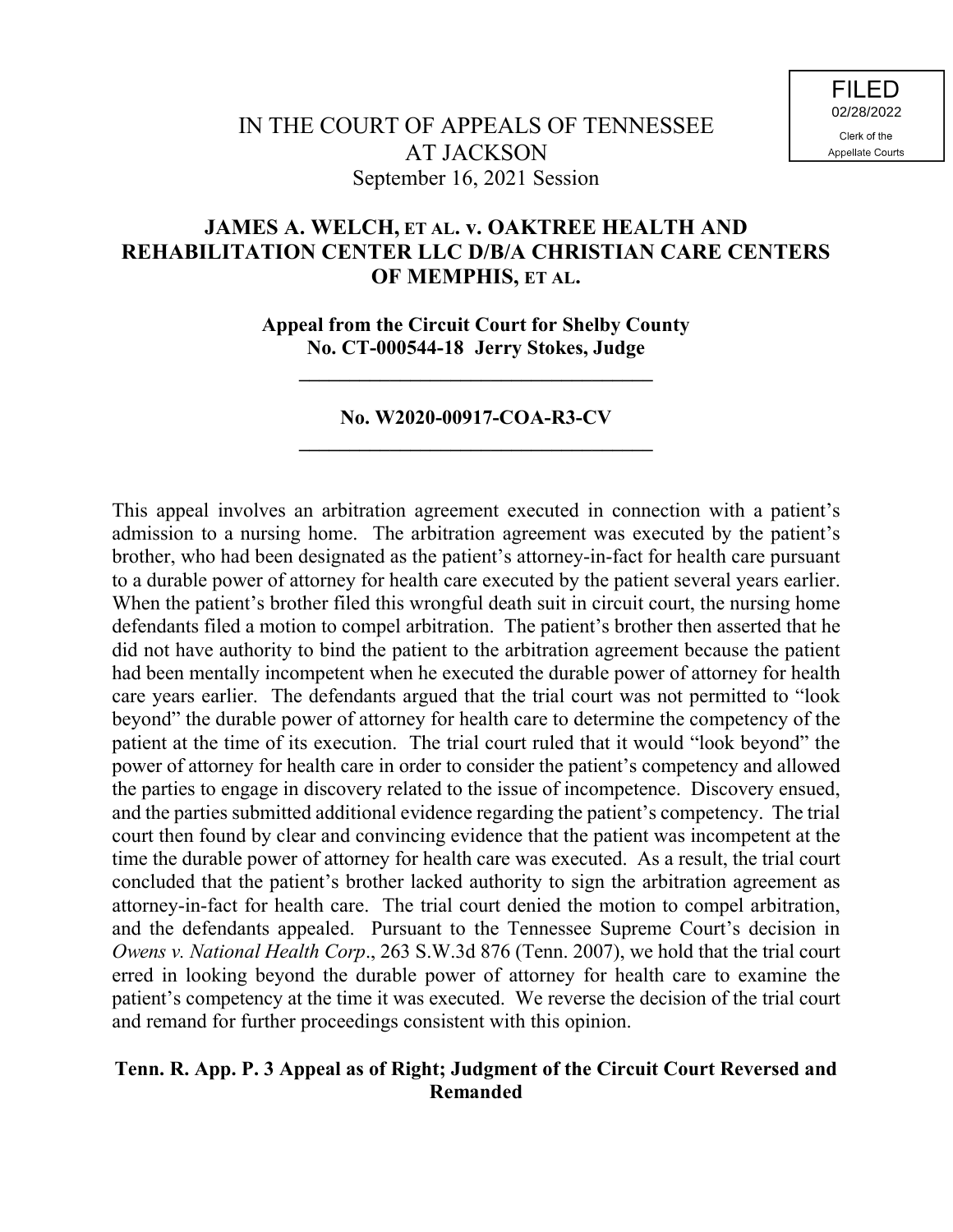CARMA DENNIS MCGEE, J., delivered the opinion of the court, in which J. STEVEN STAFFORD, P.J., W.S., and KENNY W. ARMSTRONG, J., joined.

Craig C. Conley and Quinn N. Carlson, Memphis, Tennessee, and Christy Tosh Crider, Nashville, Tennessee, for the appellants, Oaktree Health and Rehabilitation Center, LLC d/b/a Christian Care Center of Memphis; Care Centers Management Consulting, Inc.; and Christian Care Center of Memphis, LLC.

Cameron C. Jehl, Carey L. Acerra, Deena K. Arnold, and Eric H. Espey, Memphis, Tennessee, for the appellee, James A. Welch, Next of Kin and Administrator ad Litem of Estate of David Neil Welch, deceased, and on behalf of the wrongful death beneficiaries of David Neil Welch.

### **OPINION**

### **I. FACTS & PROCEDURAL HISTORY**

Plaintiff James A. Welch filed this lawsuit as next of kin and administrator ad litem of the Estate of David Neil Welch, deceased, and on behalf of the wrongful death beneficiaries of David Neil Welch. The complaint asserted claims for health care liability, ordinary negligence, and wrongful death, arising from David Neil Welch's brief residency at a nursing home operated by the defendants, Oaktree Health and Rehabilitation Center, LLC d/b/a Christian Care Center of Memphis; Care Centers Management Consulting, Inc.; and Christian Care Center of Memphis, LLC ("Nursing Home Defendants").

The Nursing Home Defendants filed a motion to compel arbitration and stay the proceedings, asserting that Plaintiff James A. Welch had executed an arbitration agreement on behalf of his brother David Neil Welch on the date of David's admission to the Christian Care Center facility in November 2016. The Nursing Home Defendants attached the arbitration agreement executed by James as well as a "Power of Attorney for Health Care" executed by David in 2012, designating James as his attorney-in-fact for health care. James had signed the arbitration agreement in the space marked for "Resident Representative," and his "Relationship to Resident" was noted as "Brother [and] POA." The durable power of attorney for health care consisted of four pages and stated, in pertinent part, "I designate the following individual as my agent to make health-care decisions for me: Agent's Name: James A. Welch." It stated that the agent's authority to make health care decisions would take effect immediately. It was signed "David N. Welch" and dated January 30, 2012. It was also signed by two witnesses who declared under penalty of perjury that the principal was personally known to them, signed or acknowledged the document in their presence, and "appears to be of sound mind and under no duress, fraud or undue influence[.]"<sup>1</sup>

 $\overline{a}$ 

<sup>&</sup>lt;sup>1</sup> The two witnesses listed home addresses in Florida but made their declarations "under penalty of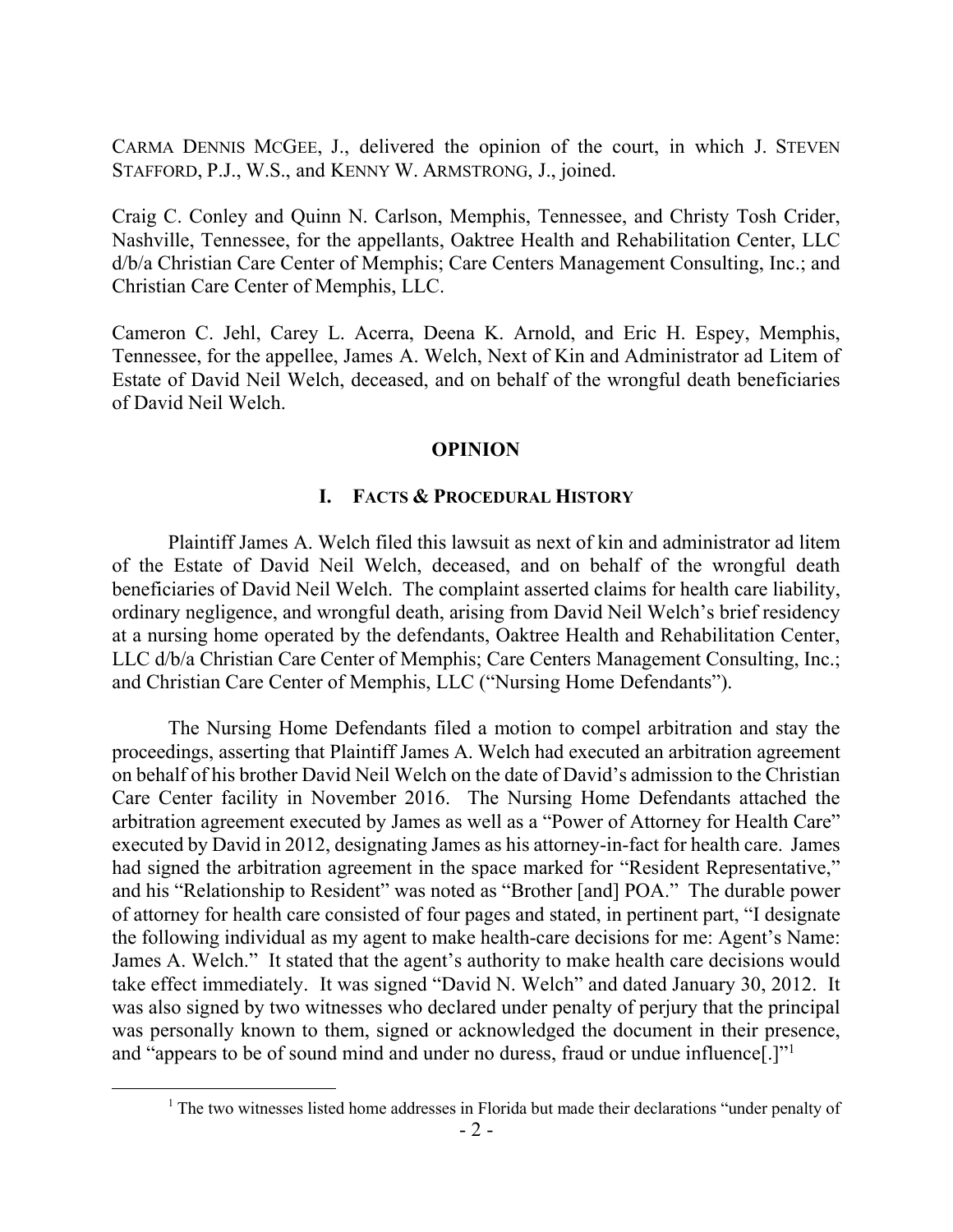The Nursing Home Defendants filed a memorandum stating that the parties had engaged in arbitration-related discovery. They submitted deposition testimony of James Welch and Carol Reeves, the former admissions coordinator at the facility. Although Ms. Reeves could not recall anything about David's admission, she testified that family members would usually sign the admissions paperwork before the patient arrived and would have to show her any power of attorney or similar document they had. The Nursing Home Defendants also presented James's deposition testimony that he had been acting as David's attorney-in-fact for health care for years to make health care decisions for David, and no health care provider had ever refused services for David when presented with the power of attorney for health care. The Nursing Home Defendants argued that the trial court should look no further than the power of attorney for health care and that it would be inappropriate to consider the circumstances surrounding its execution according to the Tennessee Supreme Court's decision in *Owens v. National Health Corp*., 263 S.W.3d 876 (Tenn. 2007).

James filed a response to the motion to compel arbitration, claiming that he did not have authority to enter into any type of agreement on behalf of his brother due to David's incapacity. Alternatively, he argued that the arbitration agreement was unconscionable. James contended that David was mentally incompetent to sign the durable power of attorney for health care in 2012 because David was born with Down Syndrome and could not cognitively understand what he was signing. James relied on his own deposition testimony about David's condition, along with an affidavit of a physician who had reviewed David's medical records. James argued that the Nursing Home Defendants' reliance on *Owens* was misplaced because the cited language was dicta and not binding precedent. Alternatively, they argued that the reasoning of *Owens* was wrong and that the statute relied on by the Court was inapplicable.

James submitted additional deposition testimony. During his deposition, James testified that David had resided for years in Mississippi at a group home for people with various types of learning disabilities and other conditions.<sup>2</sup> He said the home had work facilities and recreational facilities to provide an "active life" for residents. Prior to his residency there, David had resided with his parents in Washington. James testified that throughout David's entire life, "his cognitive ability was very, very, very not existent." He said David had attended a school as a child but that it was not a typical school. James testified that David "didn't have the ability to learn." He said that David "had the mind of a two-year-old" and could not read or write besides his name.

James testified that he "kind of took it upon [him]self" to obtain the power of

perjury pursuant to Section 97-9-61, Mississippi Code of 1972." The document states, "This is a RocketLawyer.com document."

 $2$  James lived in Florida, worked as a real estate broker, and was in his 70s at the time of his deposition. David died at the age of 62.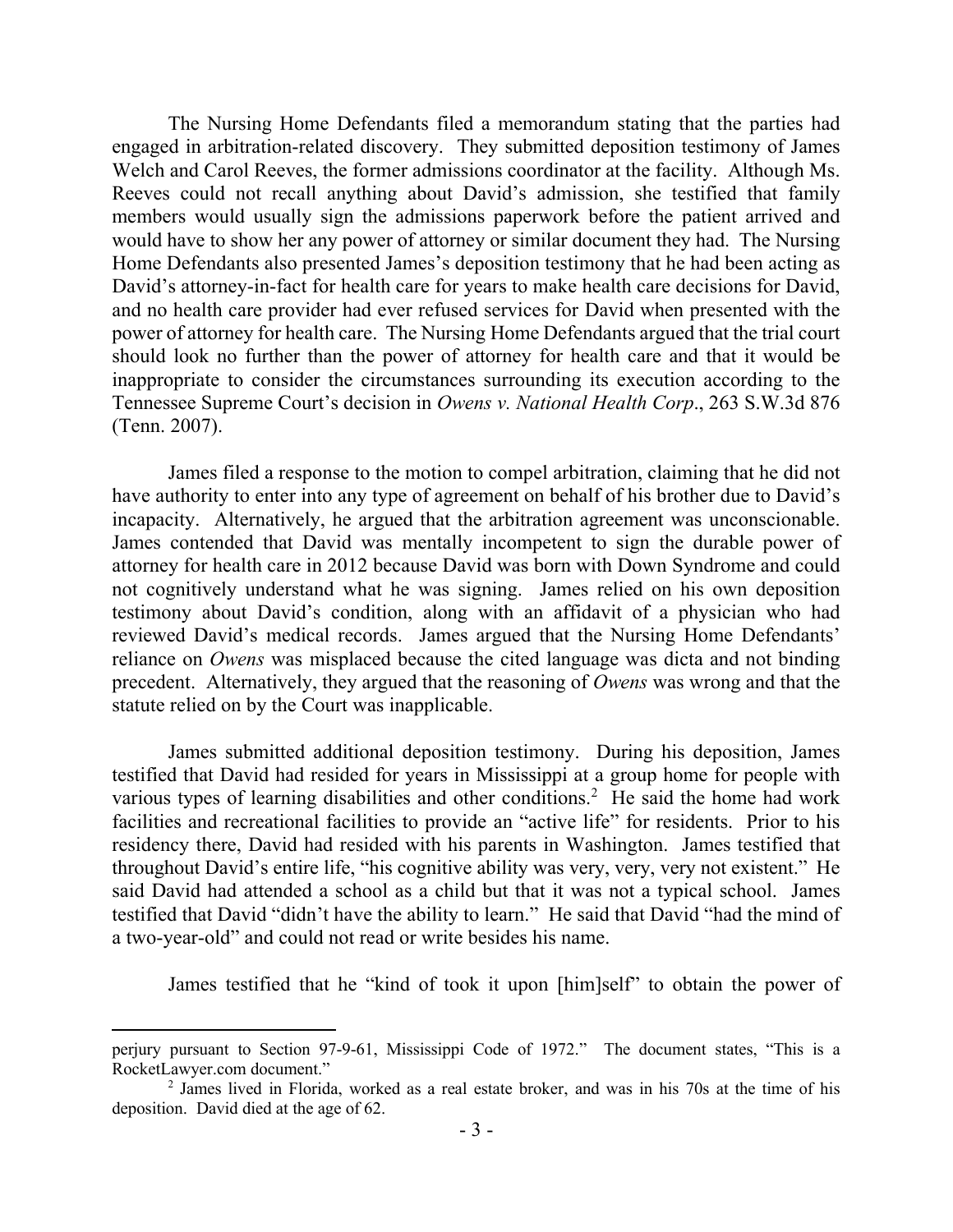attorney for health care in 2012 because David needed cataract surgery, and the Florida doctor who would be performing the surgery "indicated that I would have to have his medical power of attorney to get the procedure scheduled and done." James testified that he found the form online and learned that in Mississippi, where David resided, the document did not have to be notarized but did require a witness. James said he printed the form and had David sign his name on the final page but that David "had absolutely no concept of what this was all about." According to James, "I just said, 'Write your name here, David."" James testified that the two witnesses who signed the document under penalty of perjury stating that David was personally known to them and appeared to be of sound mind were his wife, who was now deceased, and his long-time neighbor. James said he presented the power of attorney for health care at the eye clinic but stated, "This is a power of attorney that I printed off online. It's there. It is what it is. I have absolutely no concept of whether or not this is a legal deal or not, but there it is." James said he later used the power of attorney for health care when David had surgery for bone-anchored hearing aids, and he had presented it when David was admitted to a couple of hospitals. However, he said that any time he had presented the document, he stated, "I have this. I don't know how legal it is. I don't know how he would be . . . have ever been considered competent enough to give it to me, but let's get David taken care of." He testified that no health care provider ever refused to provide services for David after he presented the document. James testified that David was admitted to Christian Care Center in 2016 with diagnoses of Lymphedema (swelling of the lower legs) and Down Syndrome. James and his sister had toured various facilities and ultimately decided on Christian Care Center.<sup>3</sup> James also submitted deposition testimony of Ms. Reeves, who stated that although she had not met David at the time of the admissions process, the facility would have been aware of his diagnosis of Down Syndrome by that time.

James submitted the affidavit of a physician who had reviewed David's medical records in order to opine as to his mental competency throughout his adult life and his ability to comprehend the power of attorney for health care for purposes of this lawsuit. The physician's affidavit states that David had resided at the group home in Mississippi for 28 years. He stated that Down Syndrome results in cognitive impairments that are present throughout the lifetime of the individual. According to the doctor, records from the group home showed that David "exhibited clear indications of impairments, limitations, and behaviors consistent with Down Syndrome throughout his residency, as well as indicate that [David] had a history of limited cognitive and mental capabilities." For example, the records contained multiple entries in which David did not write or spell his name correctly. The doctor also described numerous behavioral incidents that demonstrated, in the doctor's opinion, "a person [] who is unable to understand in a reasonable manner the nature and consequences of his/her actions." The doctor also reviewed the records from the nursing home and concluded that they showed similar limitations and impairments upon his

<sup>&</sup>lt;sup>3</sup> David had also executed a durable power of attorney for financial management in 2006, designating his sister as his attorney-in-fact.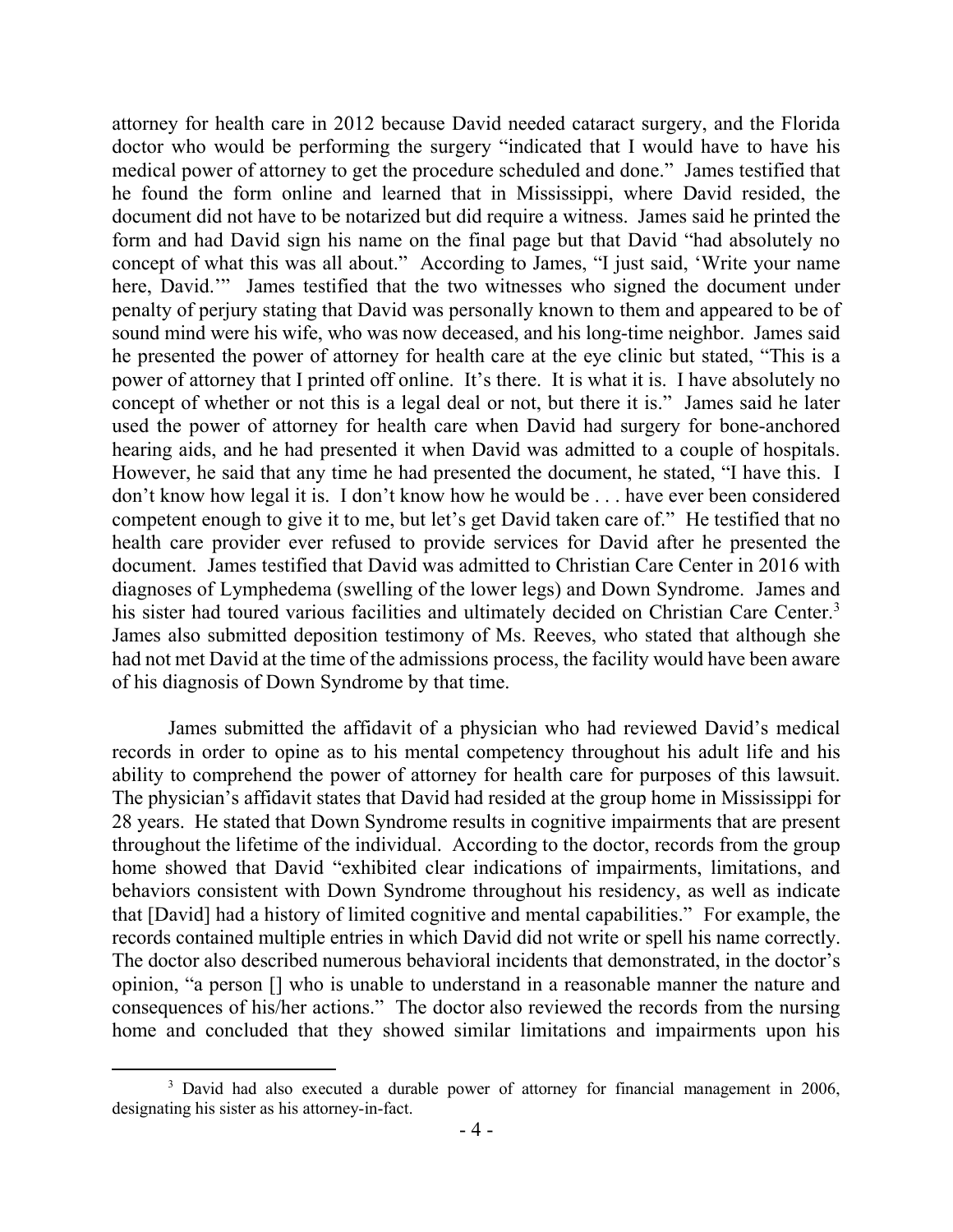admission in 2016. Finally, the doctor discussed James's deposition testimony that David was childlike and unable to learn. Thus, the doctor opined, "to a reasonable degree of medical certainty, that David Neil Welch was not able to understand and appreciate the nature, scope, effect, and implications of power of attorney documents during his adult life," including the document he executed in 2012. The doctor opined that David "was not competent" to execute the power of attorney for health care.

After a hearing on the motion to compel arbitration, the trial court entered an order stating that it would "look beyond" the power of attorney for health care to determine whether David was competent when he executed the document in 2012. However, the trial court gave defense counsel an opportunity to depose the doctor who opined as to David's competency and continued the hearing date. During his deposition, the doctor testified that a diagnosis of Down Syndrome does not necessarily equate to a patient being incompetent. He acknowledged that David had a job in the cafeteria at the group home and signed his own consent forms for vaccinations. Still, from his review of the medical records and testimony, the doctor believed that David was not "competent to make higher-level decisions." After the deposition was taken, the Nursing Home Defendants filed another reply, arguing that the doctor's testimony was insufficient to establish that David was incompetent at the time of execution of the document in 2012. In response, James maintained that the doctor's opinion was sufficient.

Following another hearing, the trial court entered an order denying the Nursing Home Defendants' motion to compel arbitration. The trial court found by clear and convincing evidence that David was incompetent and unable to read or appreciate the gravity of signing the power of attorney for health care in 2012. As a result, it found that the power of attorney for health care was invalid and that there was no valid agreement to arbitrate. The court did not reach the issue of unconscionability. The Nursing Home Defendants timely filed a notice of appeal.

### **II. ISSUES PRESENTED**

The Nursing Home Defendants present the following issues, as we perceive them, for review on appeal:

- 1. Whether the trial court erred in looking beyond the power of attorney for health care to determine whether David was competent to execute the document in 2012; and
- 2. Whether the trial court erred in finding there was clear and convincing evidence that David was incompetent when he signed the power of attorney for health care.

For the following reasons, we reverse the decision of the circuit court and remand for further proceedings.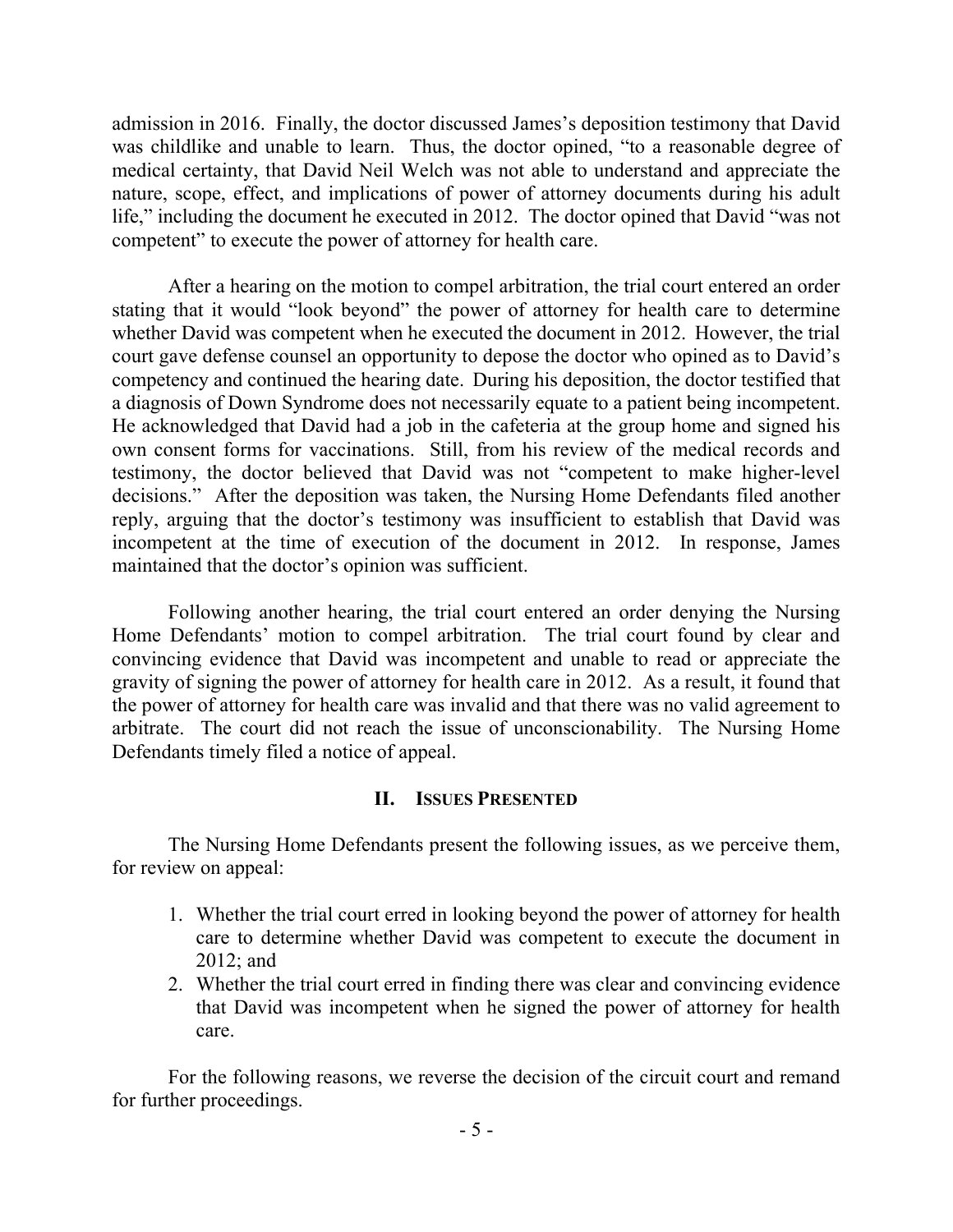#### **III. DISCUSSION**

The first issue we must address is whether it was permissible for the trial court to look beyond the power of attorney for health care and examine the circumstances surrounding the execution of the document in 2012 in order to determine whether David was competent at that time. The parties dispute whether the answer to this question is controlled by the Tennessee Supreme Court's decision in *Owens v. National Health Corp*., 263 S.W.3d 876 (Tenn. 2007). As such, we start with a discussion of *Owens.*

*Owens* was a nursing home arbitration case in which the Tennessee Supreme Court examined numerous issues that often arise in the context of such cases. Factually, in *Owens*, the patient had executed a durable power of attorney for health care naming an attorney-in-fact on August 5, 2003. *Id.* at 879. That document stated that it was to be "construed and interpreted as a Durable Power of Attorney for Health Care and is intended to comply in all respects with the provisions of Tennessee Code Annotated, § 34-6-201 *et seq.*" *Id.* at 880. Three weeks after the power of attorney for health care was executed, on August 26, 2003, the patient was admitted to a nursing home, at which time the attorneyin-fact signed the admissions documents, including an arbitration agreement, as her representative. *Id.* at 880-81.

Before the Tennessee Supreme Court, the "primary issue" was "whether a durable power of attorney for health care authorized the attorney-in-fact to enter into an arbitration agreement as part of a contract admitting the principal to a nursing home and thereby to waive the principal's right to trial by jury." *Id.* at 879. On that issue, the Court concluded that "the power of attorney authorized the attorney-in-fact to enter into the arbitration agreement on behalf of the principal." *Id.* However, the case also presented "secondary issues relating to the arbitration agreement," including whether the case was governed by the state or federal arbitration act, whether the arbitration agreement was unenforceable because a material term was incapable of performance, whether the arbitration agreement violated federal law, and whether pre-dispute arbitration agreements in nursing home contracts violate public policy. *Id.* Also, the plaintiff had argued that the agreement was unconscionable and that "she should be permitted to conduct discovery concerning the issues arising from the arbitration agreement." *Id.* at 881-82. Ultimately, the Tennessee Supreme Court resolved most of the issues presented but remanded the case to the trial court for further proceedings on the issue of whether the arbitration agreement was unconscionable and thus unenforceable. *Id.* at 879.The Court stated,

We are unable to resolve the question of whether the arbitration agreement is unconscionable due to the limited nature of the factual record. We therefore conclude that the case should be remanded to the trial court for further proceedings on that issue. The trial court, in its discretion, may allow the parties to conduct discovery. *See Berger v. Cantor Fitzgerald Sec.*, 942 F.Supp. 963, 966 (S.D.N.Y.1996) (allowing discovery concerning arbitration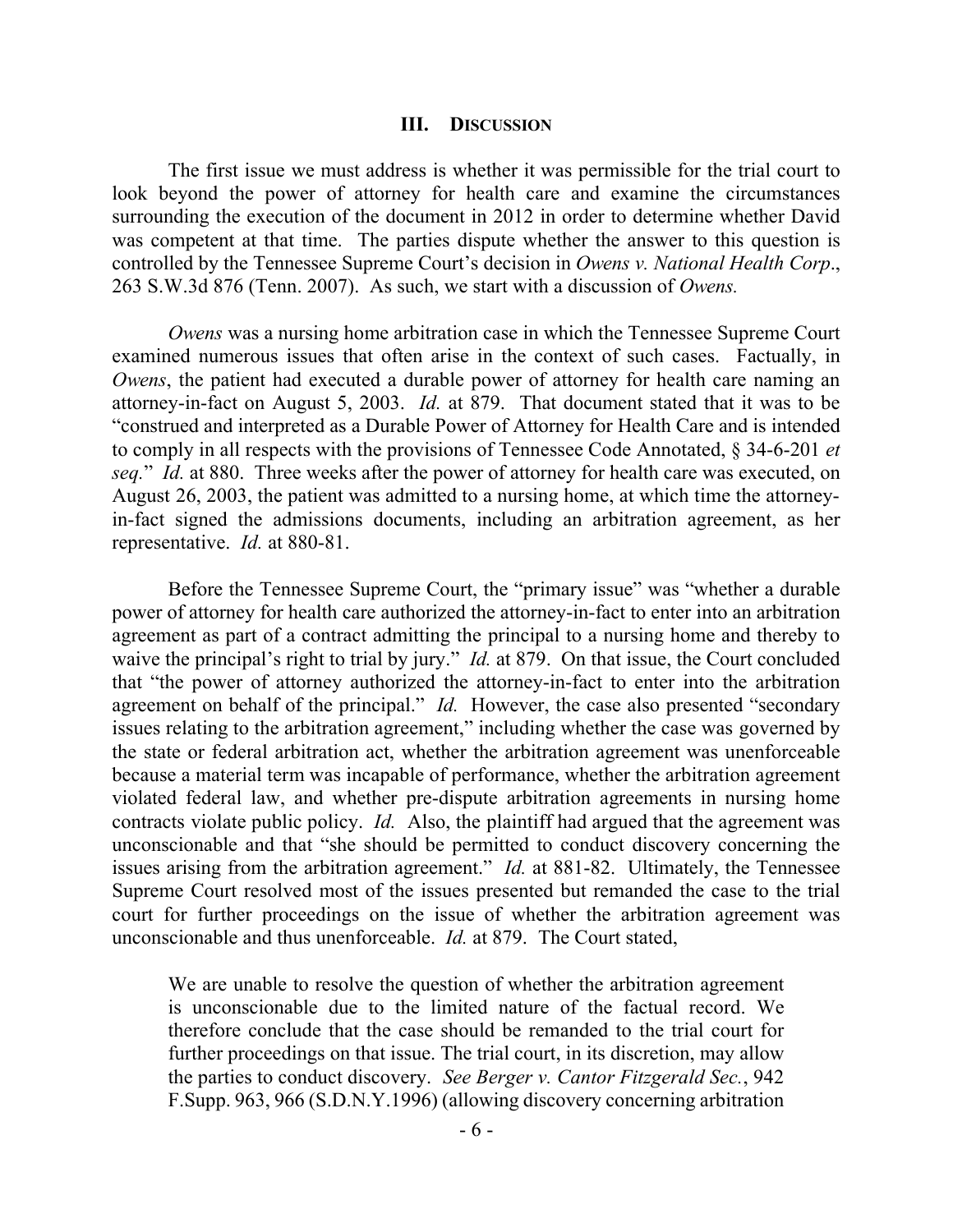agreement and enforceability issues). We express no opinion, however, as to the ultimate resolution of the unconscionability issue.

*Id.* at 889. The Court's opinion was issued on November 8, 2007.

On February 7, 2008, the Court entered an order granting in part and denying in part a petition to rehear filed by the defendants.<sup>4</sup> *Id.* at 890-91. The order stated, in part:

In their petition, the appellees allege that the Court improperly allowed discovery as to the principal's competence to sign the power of attorney.

Upon due consideration, the Court concludes that appellees' petition to rehear is well-taken as to this issue and should therefore be granted. The petition to rehear is denied as to the remainder of the issues.

It appearing to the Court from appellees' Petition to Rehear and appellant's response that footnote 4 of its Opinion filed November 8, 2007, should be modified,

IT IS, THEREFORE, ORDERED ADJUDGED AND DECREED that the attached Opinion be and the same is hereby substituted for that Opinion filed in this cause on November 8, 2007, without change to this Court's judgment entered contemporaneously with the filing of the original Opinion on November 8, 2007, and without the further taxing of costs.

*Id.* at 891. Although the original text of footnote four is unknown to this Court, footnote four of the modified opinion now states, in its entirety:

The plaintiff also questions whether [the patient] was incompetent to sign the nursing-home agreement when [the attorney-in-fact] executed the contract pursuant to the power of attorney. The plaintiff asserts that the trial court should have permitted discovery regarding the circumstances surrounding the execution of both the nursing-home contract and the power of attorney, which was executed only twenty-one days later. We agree that discovery concerning whether [the patient] was incompetent to sign the nursing-home agreement should be permitted on remand. Discovery should not be permitted, however, concerning the validity of the power of attorney or the circumstances surrounding its execution. *See* Tenn. Code Ann. § 34- 6-208 (providing immunity to health care providers who rely on decisions "made by an attorney in fact who the health care provider believes in good

<sup>&</sup>lt;sup>4</sup> The "Order Granting in Part and Denying in Part Appellees' Petition to Rehear" appears with the opinion in the South Western Reporter and also at the end of the opinion on Westlaw.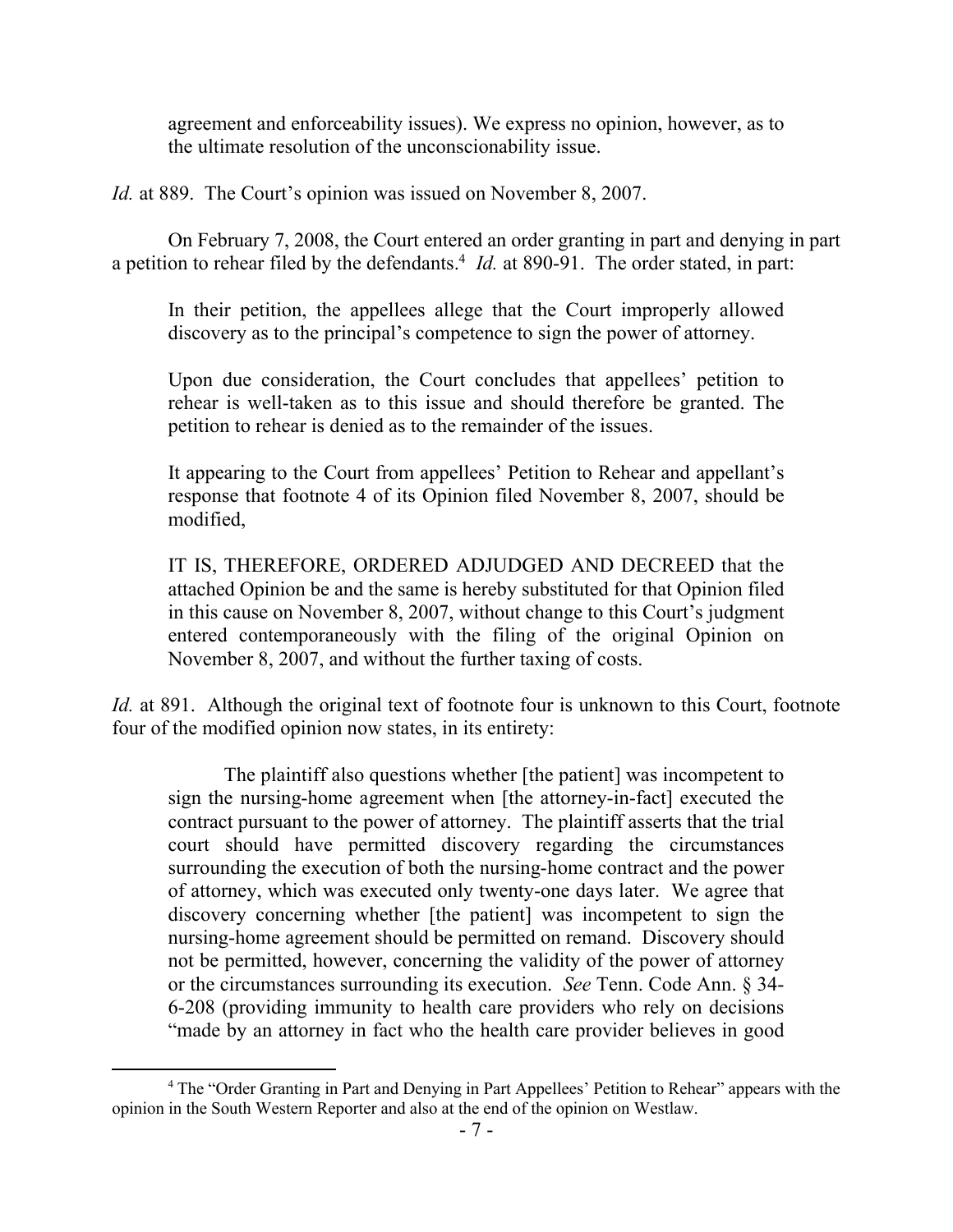faith is authorized" to make health care decisions).<sup>[5</sup>]

*Id.* at 889 n.4.

 $\overline{a}$ 

This Court considered an argument relying on the footnote from *Owens* in *Duke v. Kindred Healthcare Operating, Inc.*, No. W2010-01534-COA-R3-CV, 2011 WL 864321 (Tenn. Ct. App. Mar. 14, 2011). In that case, nursing home defendants likewise argued that "they were entitled to rely upon the 'facially valid power of attorney' and that the trial court should not have considered whether [the patient] was competent to execute it," based on footnote 4 in *Owens. Id.* at \*10. However, the particular document signed by the patient in *Duke* was a "General Durable Power of Attorney," *id.* at \*1, not a durable power of attorney *for health care.* As such, it was governed by the Uniform Durable Power of Attorney Act, Tenn. Code Ann. § 34-6-*101*, et seq., and not the Durable Power of Attorney *for Health Care* Act, Tenn. Code Ann. § 34-6-*201*, et seq. *Id.* at \*10. Notably, we pointed out that "[t]he Uniform Durable Power of Attorney Act, Tenn. Code Ann. § 34-6-101, et seq., contains no provision similar to the one cited by the Court in *Owens*." *Id.* In conclusion, we stated, "Because, as Defendants concede, Tennessee Code Annotated section 34-6-208 governs durable powers of attorney for healthcare, and it is inapplicable to the general durable power of attorney executed by Mr. Duke, the *Owens* decision does not prevent the trial court from considering the validity of the power of attorney in this case." *Id.* at \*11.

Here, the trial court did not mention *Owens* in its orders. It simply stated that the court had decided to look beyond the power of attorney for health care to determine whether David was competent to execute that document. Thus, it is not clear to this Court why the trial court made this decision. On appeal, James argues that *Owens* does not

 $5$  The statute cited by the Court, Tenn. Code Ann. § 34-6-208, is part of the Durable Power of Attorney for Health Care Act and provides, in relevant part:

<sup>(</sup>a) Subject to any limitations stated in the durable power of attorney for health care, and, subject to subsection (b) and  $\S$  34-6-210 -- 34-6-212, a health care provider is not subject to criminal prosecution, civil liability or professional disciplinary action except to the same extent as would be the case if the principal, having had the capacity to give informed consent, had made the health care decision on the principal's own behalf under like circumstances, if the health care provider relies on a health care decision and both of the following requirements are satisfied:

<sup>(1)</sup> The decision is made by an attorney in fact who the health care provider believes in good faith is authorized under this part to make the decision; and

<sup>(2)</sup> The health care provider believes in good faith that the decision is not inconsistent with the desires of the principal as expressed in the durable power of attorney for health care or otherwise made known to the health care provider, and, if the decision is to withhold or withdraw health care necessary to keep the principal alive, the health care provider has made a good faith effort to determine the desires of the principal to the extent that the principal is able to convey those desires to the health care provider and the results of the effort are made a part of the principal's medical records.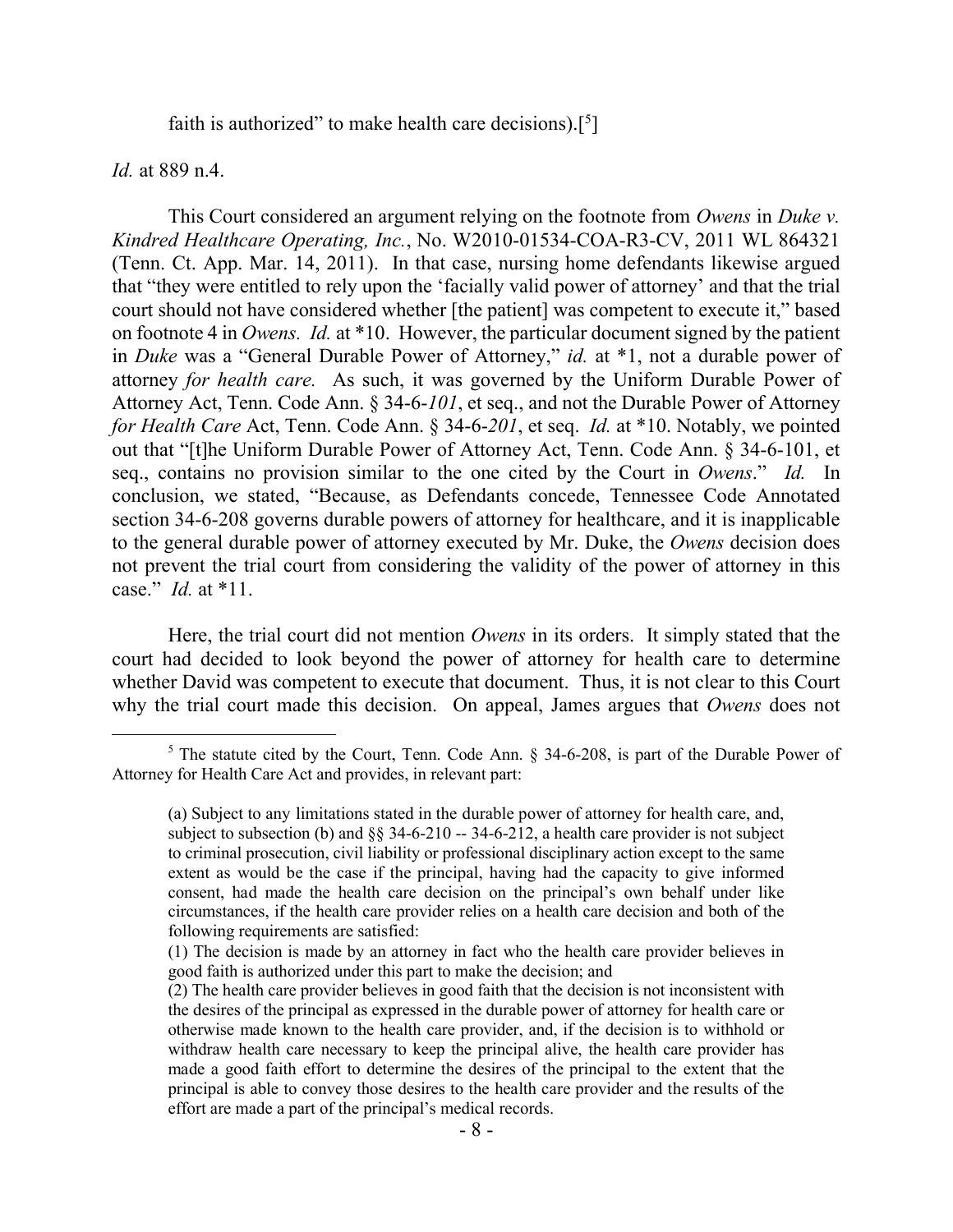control our decision, for several reasons.

First, James contends that the discussion of this issue in *Owens*, in the context of its instructions on remand, is non-binding dicta. This Court rejected a similar argument, regarding instructions on remand, in *In re Estate of Dattel*, No. W2019-00800-COA-R3- CV, 2020 WL 3169501 (Tenn. Ct. App. June 12, 2020) *perm. app. denied* (Tenn. Oct. 9, 2020). We noted that the final issue presented on appeal in *In re Estate of Dattel* had already been "addressed" by the Tennessee Supreme Court in *In re Estate of Brock*, 536 S.W.3d 409, 410 (Tenn. 2017). *Id.* at \*6. We went on to quote the final paragraph of the *Brock* opinion addressing what would occur "on remand." *Id.* We then addressed the argument on appeal that the quoted language from *Brock* was not binding:

The Proponents contend that the main issue in *Brock* involved the contestants' standing and that the portion of the Supreme Court's opinion directing all of the decedent's testamentary instruments to be submitted together for the will contest "can at best be classified as *dicta*." The contestants' standing was at issue in *Brock*, but we do not agree with the Proponents that the Court's opinion regarding the instruments to be considered in determining the decedent's valid last will and testament on remand should be disregarded as mere dicta. "Dictum" has been described as "a remark or opinion uttered by the way" that "has no bearing on the direct route or decision of the case but is made as an aside." *Staten v. State*, 232 S.W.2d 18, 19 (Tenn. 1950). The portion of the *Brock* Court's opinion directing all of the decedent's wills to be submitted together for an adjudication of the decedent's final wishes on remand can certainly not be said to have no bearing on the route or direction of the case. In a more recent discussion of the meaning of dictum, our Supreme Court has written the following:

[T]rial courts must follow the directives of superior courts, particularly when the superior court has given definite expression to its views in a case after careful consideration. *Taylor v. Taylor*, 162 Tenn. 482, 488-89, 40 S.W.2d 393, 395 (1931); *Rose v. Blewett*, 202 Tenn. 153, 161-62, 303 S.W.2d 709, 712-13 (1957); *Davis v. Mitchell*, 27 Tenn. App. 182, 223- 24, 178 S.W.2d 889, 905-06 (1943). Accordingly, inferior courts are not free to disregard, on the basis that the statement is *obiter dictum*, the pronouncement of a superior court when it speaks directly on the matter before it, particularly when the superior court seeks to give guidance to the bench and bar. To do otherwise invites chaos into the system of justice.

*Holder v. Tenn. Judicial Selection Comm'n*, 937 S.W.2d 877, 881-82 (Tenn.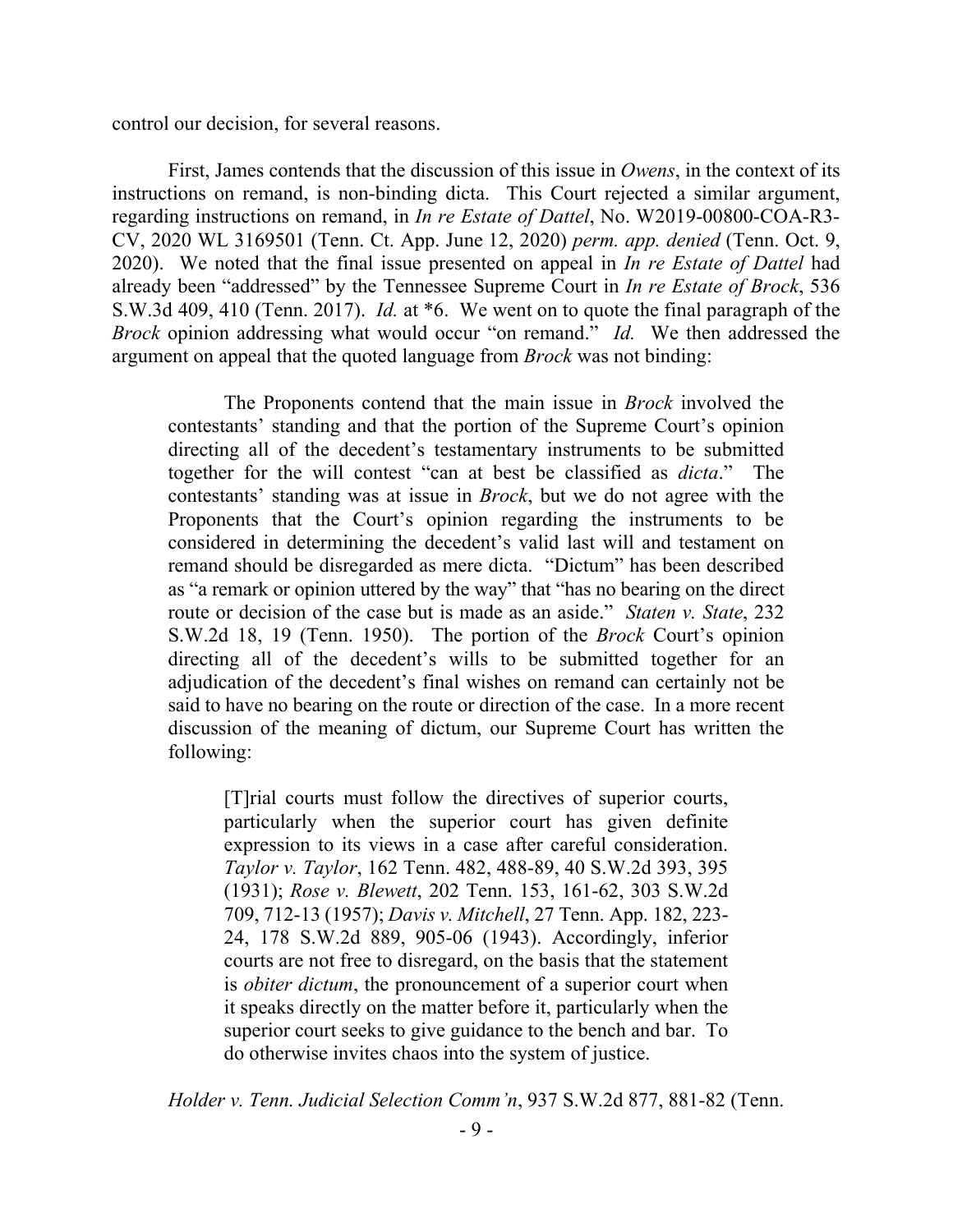1996) (footnote omitted). The *Brock* Court was speaking directly upon the matter before it and was providing guidance to the bench and bar when it directed all of the decedents' testamentary instruments to be submitted together for adjudication in the will contest.

*Id.* at \*7.

In the referenced *Holder* opinion, a chancery court had concluded that a pronouncement in a Special Supreme Court decision "was *obiter dictum*" and "while [the opinion was] accorded persuasive authority, [it was] not binding on [the] Court." 937 S.W.2d at 880-81. The Tennessee Supreme Court stated that it "need not decide" whether the prior opinion was obiter dictum that was binding on the trial court as precedent, but observed that, in any event, "trial courts must follow the directives of superior courts, particularly when the superior court has given definite expression to its views in a case after careful consideration." *Id.* at 881 (citations omitted). We do the same here. It is not necessary for this Court to decide whether the discussion of this issue in *Owens* would be binding precedent. Either way, this Court is not free to disregard the discussion in *Owens* directly addressing the issue before us. *See, e.g.*, *State v. Walls*, 537 S.W.3d 892, 905 n.7 (Tenn. 2017) (conceding that its decision on an issue was "not technically necessary to resolve this appeal" but noting that "clarification of this point, even in dicta, will provide guidance to defense lawyers, prosecutors, trial judges, and members of the Court of Criminal Appeals," as "'inferior courts are not free to disregard, on the basis that the statement is *obiter dictum*, the pronouncement of a superior court when it speaks directly on the matter before it'") (quoting *Holder*, 937 S.W.2d at 882); *Monday v. Thomas*, No. M2012-01357-COA-R3-CV, 2014 WL 1852958, at \*3 n.2 (Tenn. Ct. App. May 5, 2014) (noting that a statement in a Tennessee Supreme Court case "arguably may be considered dicta" but quoting the language of *Holder* that "inferior courts are not free to disregard, on the basis that the statement is *obiter dictum*, the pronouncement of a superior court when it speaks directly on the matter before it"); *Davis v. Davis*, No. M2003-02312-COA-R3- CV, 2004 WL 2296507, at \*6 (Tenn. Ct. App. Oct. 12, 2004) ("Once the Tennessee Supreme Court has addressed an issue, its decision regarding that issue is binding on the lower courts. . . . The court has even admonished us that we are not free to disregard its dictum when the court is speaking directly on the matter before it and it is seeking to give guidance to the bench and bar.") (citing *Holder*, 937 S.W.2d at 881-82).

As it is, we are guided by the conclusion from *Owens*, upon the petition to rehear, that the Court had "improperly allowed discovery as to the principal's competence to sign the power of attorney." 263 S.W.3d at 891. Even though the plaintiff had argued that "the trial court should have permitted discovery regarding the circumstances surrounding the execution of . . . the power of attorney," the Tennessee Supreme Court determined that "[d]iscovery should not be permitted [] concerning the validity of the power of attorney or the circumstances surrounding its execution." *Id.* at 889 n.4 (citing Tenn. Code Ann. § 34- 6-208 (providing immunity to health care providers who rely on decisions "made by an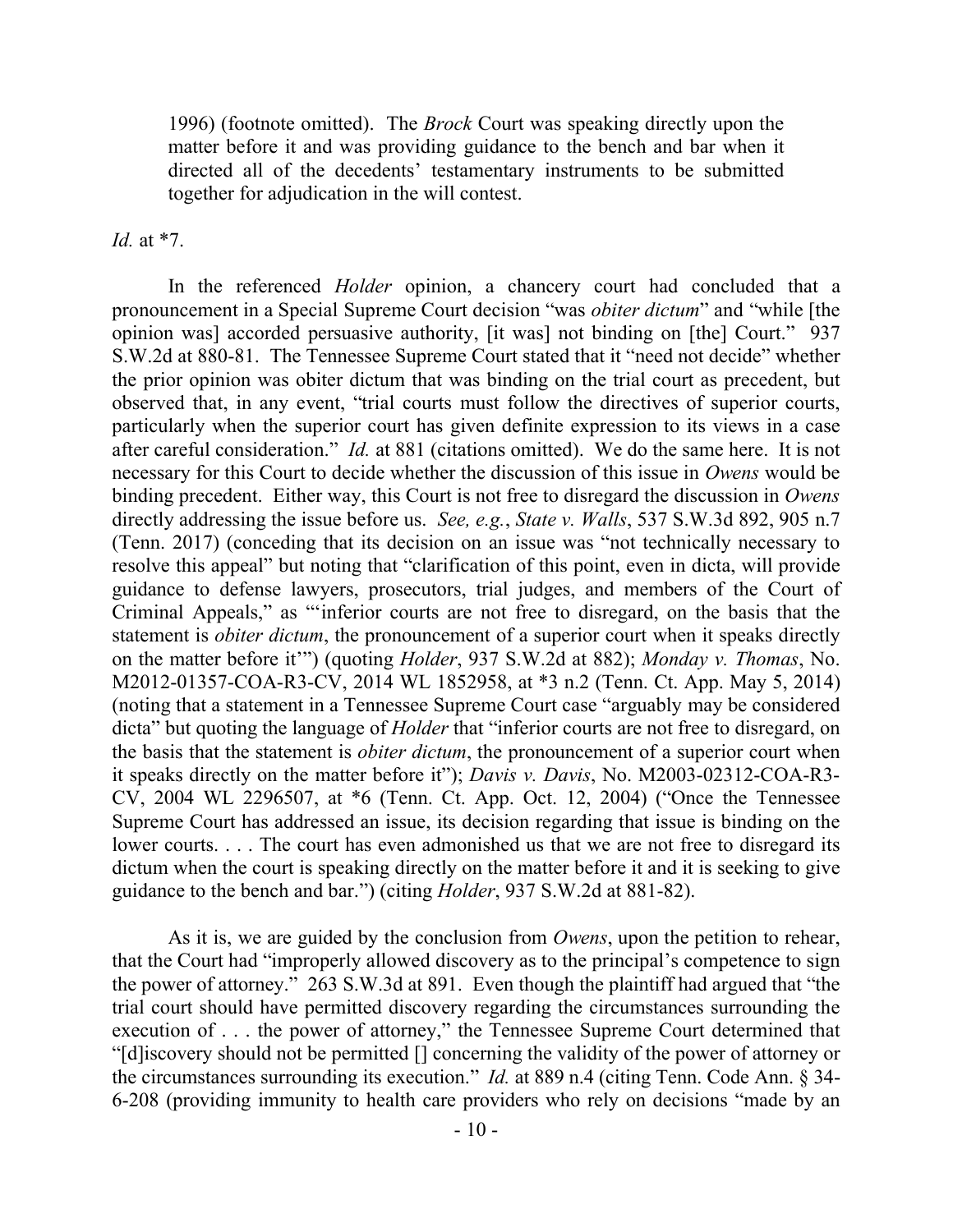attorney in fact who the health care provider believes in good faith is authorized" to make health care decisions)).

Although the argument was not raised in his brief on appeal, James suggested at oral argument that the statute cited in *Owens*, Tenn. Code Ann. § 34-6-208, would not apply to the power of attorney for health care in this case because "this was a Mississippi power of attorney." Even though the technical record in this case exceeds one thousand pages, it contains no argument or analysis from either party regarding this issue. There is only one brief mention of the issue in a transcript, wherein counsel for James simply stated, "I will submit to Your Honor this power of attorney wasn't executed pursuant to the Tennessee Durable Power of Attorney For Healthcare Act. It was a Mississippi power of attorney that was executed in Florida. So I just wanted to put that thought with Your Honor." Neither the parties nor the trial court discussed any statute or caselaw, from Tennessee or Mississippi, relevant to this issue.

We note that the power of attorney for health care executed by David never mentioned any controlling law that would apply to it. The only mention of any state law is in the witness statements that were made under penalty of perjury pursuant to a Mississippi statute, and the witnesses listed their home addresses in Florida. Tennessee's Durable Power of Attorney for Health Care Act provides:

A durable power of attorney for health care that is executed outside of this state by a nonresident of this state at the time of execution shall be given effect in this state if that durable power of attorney for health care is in compliance with either this chapter or the laws of the state of the principal's residence.

Tenn. Code Ann. § 34-6-215. Neither party suggests that the power of attorney for health care failed to comply with Tennessee law or Mississippi law.<sup>6</sup>

Nevertheless, we conclude that Tennessee's Durable Power of Attorney for Health Care Act does not apply to this document, for a different reason. The durable power of attorney for health care in this case must be considered under a newer statutory scheme, the Tennessee Health Care Decisions Act, Tenn. Code Ann. § 68-11-1801, et seq. *See*  Sandra S. Benson, *Does Your Agent Have the Power? Extending the Power of Agents to Bind Principals to Arbitration*, 44 Tenn. B.J. 19, 20 (June 2008) (explaining that there are "alternative statutes that can apply to health care directives" in Tennessee, as "[t]he older statute is The Durable Power of Attorney for Health Care Act (DPAHCA) passed in 1990 and the newer act is The Tennessee Health Care Decisions Act (HCDA) passed in 2004").

<sup>6</sup> During his deposition, James testified about printing a form from the Internet, and he stated, "I found out that in Mississippi, which is where he resided, that it didn't require notarizing. I could simply fill it out and have a witness sign it. . . . So I did that."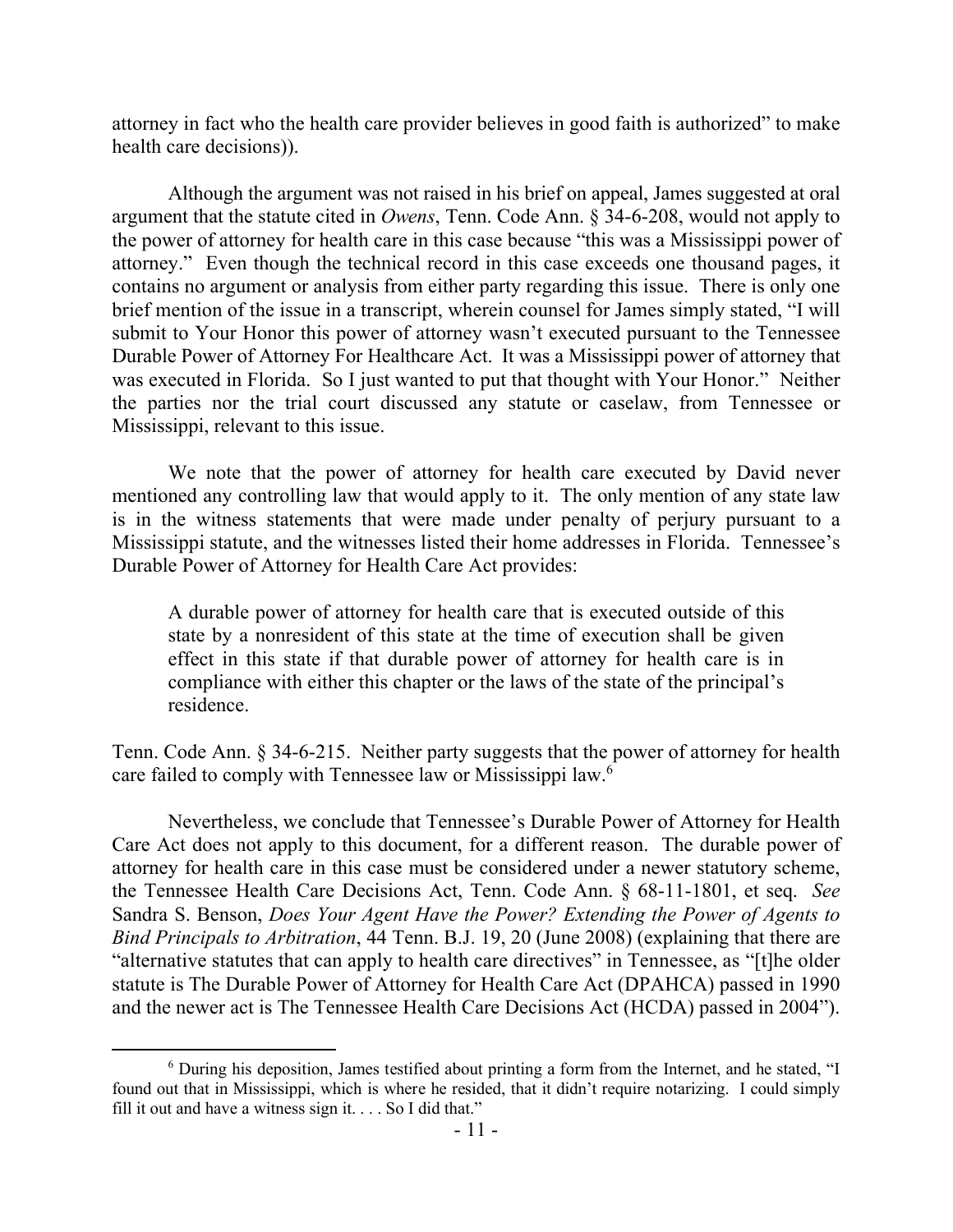"The Tennessee Health Care Decisions Act was drafted by a volunteer group of health care administrators, clinicians and attorneys, many of whom had experienced firsthand the difficulties of securing valid, executed directives or obtaining consent to treatment for those without such directives." Charles M. Key & Gary D. Miller,<sup>7</sup> The Tennessee Health Care *Decisions Act A Major Advance in the Law of Critical Care Decision Making*, 40 Tenn. B.J. 25, 28 (August 2004). Their intention was "to simplify formal requirements and thus make it easier for patients to provide their instructions by broadening the spectrum of forms patients could use." *Id.* According to one of those drafters,

In an attempt to remove some of the formal impediments to persons willing to provide advance direction to their health care providers, the General Assembly in 2004 adopted the Tennessee Health Care Decisions Act (HCDA). The HCDA employs simplified terminology and relaxes a number of the formal requisites for advance health care directives. Under the HCDA, any adult having the capacity to participate in his or her own health care decision-making may appoint an "agent" to make health care decisions and may give other written instructions to health care providers. The sole requirements to survive incapacity are that the directive be in writing and signed in the presence of either two qualified witnesses or a notary. If witnesses are used, the statute prescribes their qualifications and the content of their written attestation.

The HCDA did not repeal the pre-existing living will and durable power of attorney for health care statutes. Not only does it preserve those historic forms by its own basic terms, but the old statutes themselves remain effective under redundant savings provisions. For example, Tenn. Code Ann. § 68-11-1803(j) provides:

Any living will, durable power of attorney for health care, or other instrument ... complying with the terms of title 32, chapter 11, and a durable power of attorney for health care complying with the terms of title 34, chapter 6, part 2, shall be given effect and interpreted in accord with those respective acts. Any advance directive that does not evidence an intent to be given effect under those acts but that complies with this part may be treated as an advance directive under this part.

As a result, many Tennessee lawyers have continued to use their old living will and durable power of attorney for health care forms, even after the HCDA's enactment.

<sup>&</sup>lt;sup>7</sup> "Miller chaired and Key served as a member of the workgroup that developed the Tennessee Health Care Decisions Act during the latter half of 2003." 40 Tenn. B.J. at 31 n.aa1.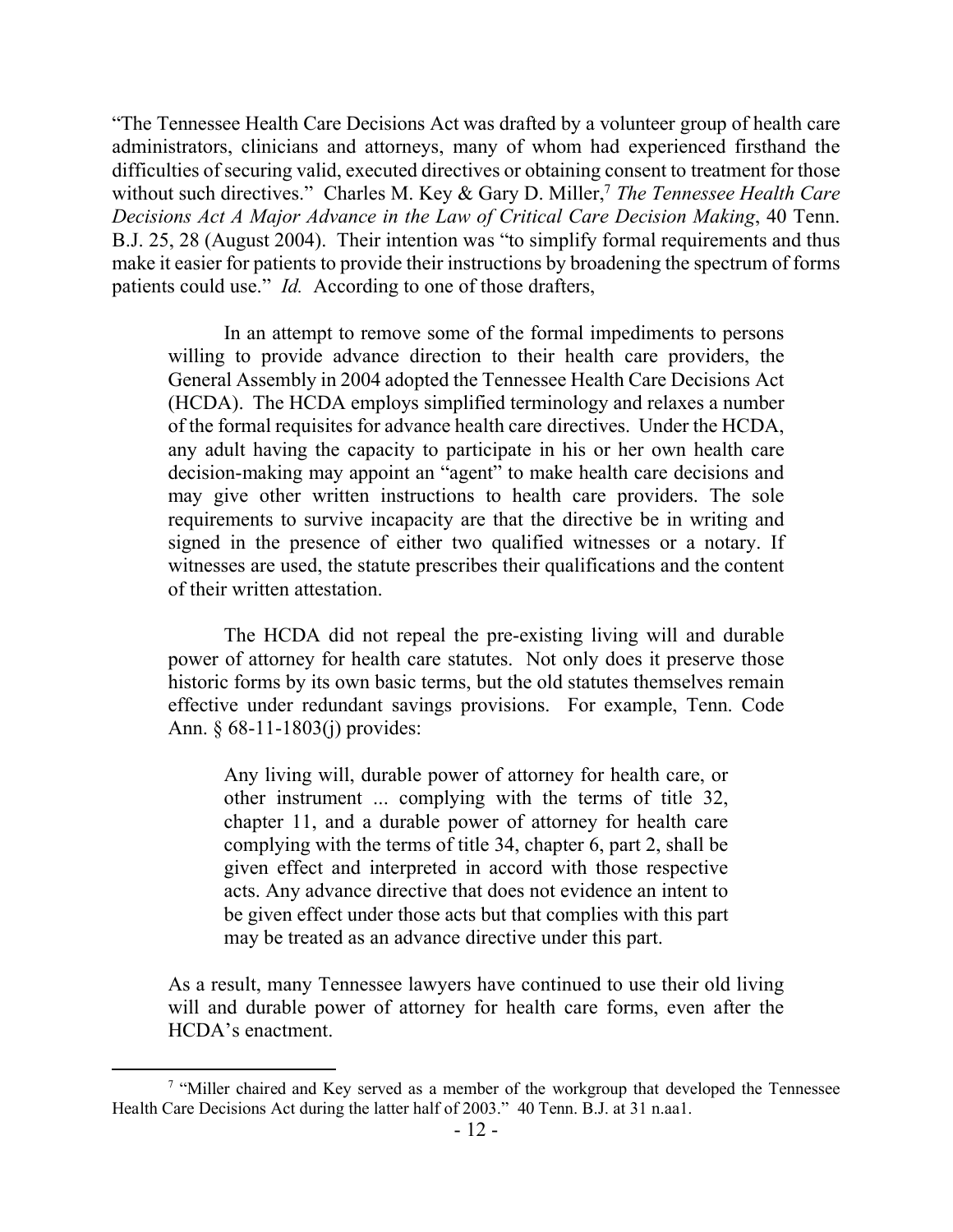Charles M. Key, *Who Will Decide? Helping Your Clients with End-of-Life Directives*, 42 Tenn. B.J. 12, 13-14 (Dec. 2006).

"The Tennessee Health Care Decisions Act outlines how a competent adult may execute an 'advance directive' for health care that authorizes an 'agent' to make health care decisions should the adult lose the capacity to do so." *Barbee v. Kindred Healthcare Operating, Inc*., No. W2007-00517-COA-R3-CV, 2008 WL 4615858, at \*10 (Tenn. Ct. App. Oct. 20, 2008) (citing Tenn. Code Ann. § 68-11-1803(b) (2006)). Under the HCDA, an "'[a]dvance directive' means an individual instruction or a written statement relating to the subsequent provision of health care for the individual, including, but not limited to, a living will or a durable power of attorney for health care." Tenn. Code Ann. § 68-11- 1802(a)(1). When the HCDA was adopted in 2004, a new section was also added to the Durable Power of Attorney for Health Care Act, stating:

(a) A durable power of attorney for health care entered into before July 1, 2004, under this part shall be given effect and interpreted in accord with this part.

(b) A durable power of attorney for health care entered into on or after July 1, 2004, that evidences an intent that it is entered into under this part shall be given effect and interpreted in accord with this part.

(c) A durable power of attorney for health care entered into on or after July 1, 2004, that does not evidence an intent that it is entered into under this part may, if it complies with the Tennessee Health Care Decisions Act, compiled in title 68, chapter 11, part 18, be given effect as an advance directive under that act.

Tenn. Code Ann. § 34-6-217. According to those involved with the process,

Early drafts of the HCDA provided for the repeal of the old living will and durable health care power of attorney laws with grand-fathering provisions and express recognition that any forms drafted in compliance with the old laws would be recognized as advance directives; however, following an expression of a concern by some members of the bar that such repeal would create confusion, the statute was redrafted to leave the old laws in place. The HCDA adopts a new section of Tenn. Code Ann. Title 34, Chapter 6 providing that durable powers of attorney for health care executed prior to July 1, 2004 will be governed by the old law, as will instruments executed on or after July 1, 2004 that "evidence an intent" to be governed by the old law. Only those that do not evidence an intent to be governed by the old law will be interpreted and applied under the new law.

Key & Miller, 40 Tenn. B.J. at 28 n.22.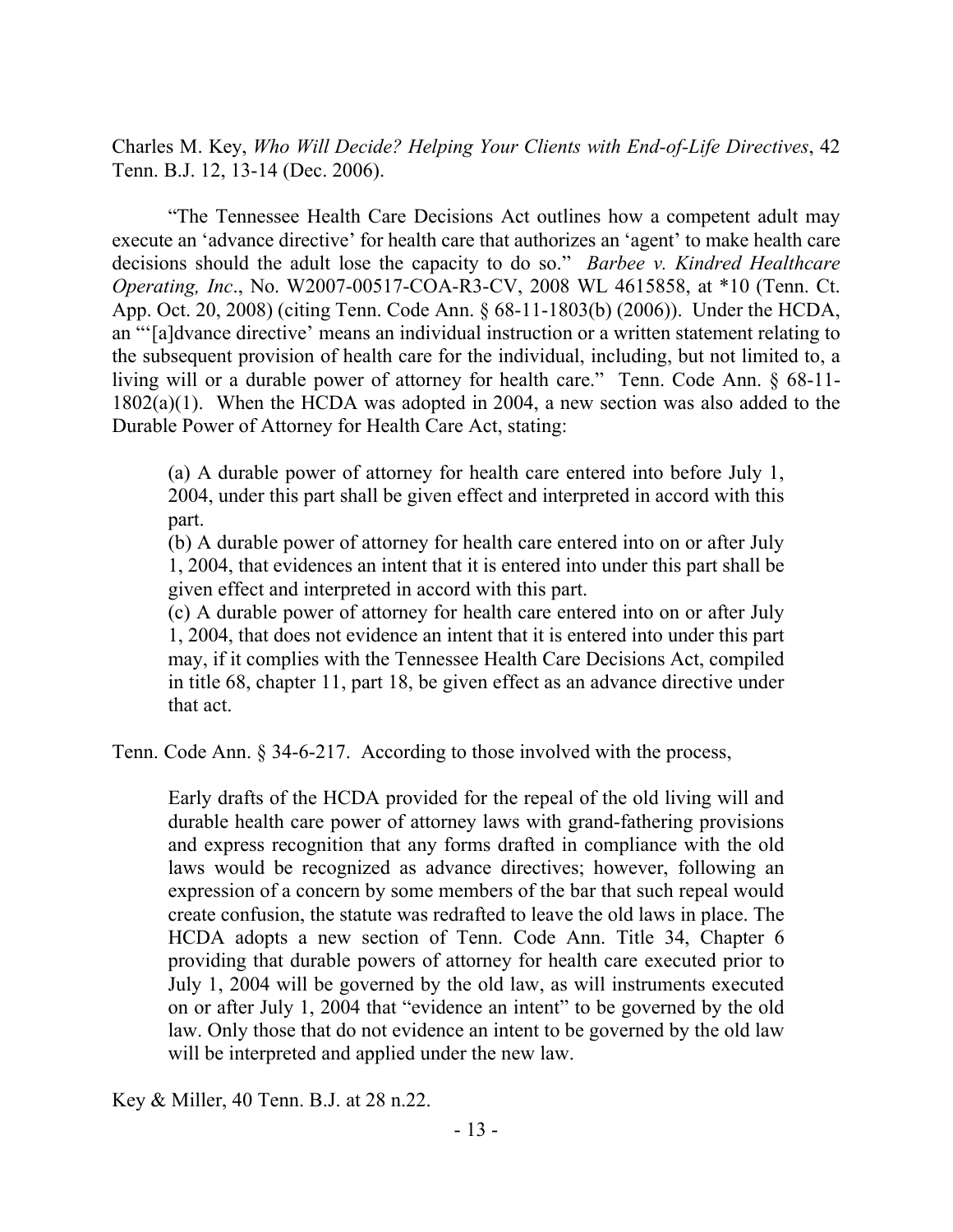The power of attorney for health care in *Owens* specifically stated that it was "intended to comply in all respects with the provisions of Tennessee Code Annotated, § 34-6-201 *et seq.*" 263 S.W.3d at 880. Looking to the power of attorney for health care in this case, it does not cite to any particular governing law. As such, so long as it complies with the HCDA, it will "be given effect as an advance directive under that act." Tenn. Code Ann. § 34-6-217(c); *see also* Key & Miller, 40 Tenn. B.J. at 31 (advising that "[a] careful review of [non-statutory] forms will be needed to determine whether they may evidence an intent to be governed under pre-existing Tennessee statutes, and if not, whether they may have validity under the HCDA").

Like the older Durable Power of Attorney for Health Care Act, the newer Health Care Decisions Act provides, with nearly identical language:

An advance directive that is executed outside of this state by a nonresident of this state at the time of execution shall be given effect in this state, if that advance directive is in compliance with either this part or the laws of the state of the principal's residence.

Tenn. Code Ann. § 68-11-1803(h); *compare* Tenn. Code Ann. § 34-6-215. Again, there is nothing in the record to suggest that this document did not comply with Mississippi law. In any event, however, we conclude that it complies with Tennessee's HCDA, which provides:

The advance directive must be in writing and signed by the principal. The advance directive must either be notarized or witnessed by two (2) witnesses. . . . For the purposes of this section, a witness shall be a competent adult, who is not the agent, and at least one (1) of whom is not related to the principal by blood, marriage, or adoption and would not be entitled to any portion of the estate of the principal upon the death of the principal under any will or codicil made by the principal existing at the time of execution of the advance directive or by operation of law then existing. A written advance directive shall contain an attestation clause that attests that the witnesses comply with the requirements of this subsection (b).

Tenn. Code Ann. § 68-11-1803(b). This document was signed by the principal and two witnesses with the required attestation clauses. Therefore, it must be given effect in this state pursuant to the HCDA.

Because the document in this case is subject to the HCDA rather than the older Durable Power of Attorney for Health Care Act, we recognize that the particular statute cited by *Owens* does not apply here. That statute, Tenn. Code Ann. § 34-6-208, provided, in pertinent part: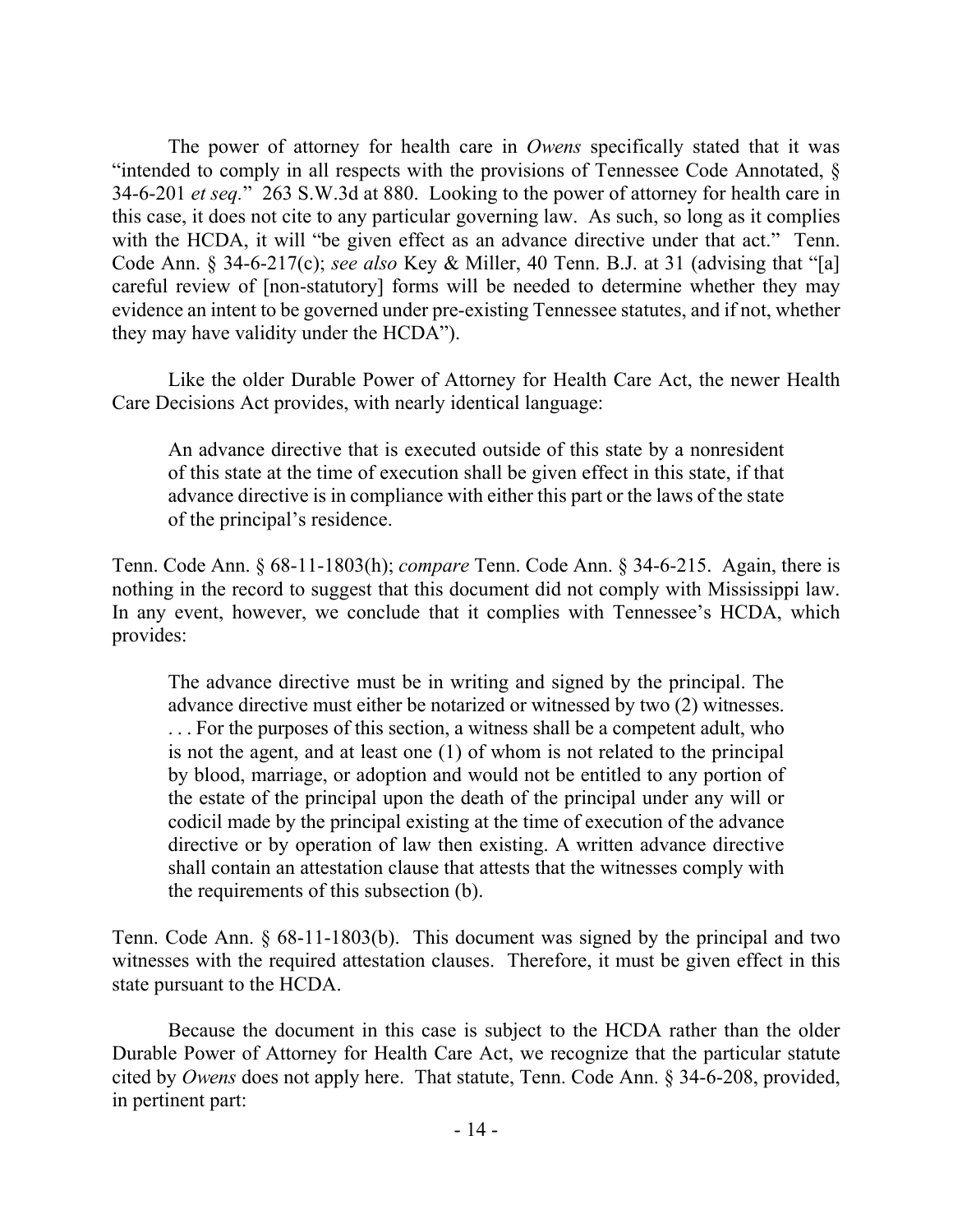(a) Subject to any limitations stated in the durable power of attorney for health care, and, subject to subsection (b) and §§ 34-6-210 -- 34-6-212, a health care provider is not subject to criminal prosecution, civil liability or professional disciplinary action except to the same extent as would be the case if the principal, having had the capacity to give informed consent, had made the health care decision on the principal's own behalf under like circumstances, if the health care provider relies on a health care decision and both of the following requirements are satisfied:

(1) The decision is made by an attorney in fact who the health care provider believes in good faith is authorized under this part to make the decision; and (2) The health care provider believes in good faith that the decision is not inconsistent with the desires of the principal as expressed in the durable power of attorney for health care or otherwise made known to the health care provider, and, if the decision is to withhold or withdraw health care necessary to keep the principal alive, the health care provider has made a good faith effort to determine the desires of the principal to the extent that the principal is able to convey those desires to the health care provider and the results of the effort are made a part of the principal's medical records.

However, the newer HCDA contains a very similar provision:

(a) A health care provider or institution acting in good faith and in accordance with generally accepted health care standards applicable to the health care provider or institution is not subject to civil or criminal liability or to discipline for unprofessional conduct for:

(1) Complying with a health care decision of a person apparently having authority to make a health care decision for a patient, including a decision to withhold or withdraw health care;

(2) Declining to comply with a health care decision of a person based on a belief that the person then lacked authority; or

(3) Complying with an advance directive and assuming that the directive was valid when made and that it had not been revoked or terminated.

Tenn. Code Ann. § 68-11-1810(a). Thus, we believe that the Tennessee Supreme Court's application of Tennessee Code Annotated section 34-6-208 in *Owens* requires the same result with respect to section 68-11-1810 in this case, involving a power of attorney for health care and the newer HCDA.

At least with regard to Tennessee Code Annotated section 34-6-208, James had alternatively argued that the statute would not apply under the facts of this case because the nursing home did not act in "good faith." Because section 68-11-1810 also requires good faith, we have considered James's argument. However, the record before us simply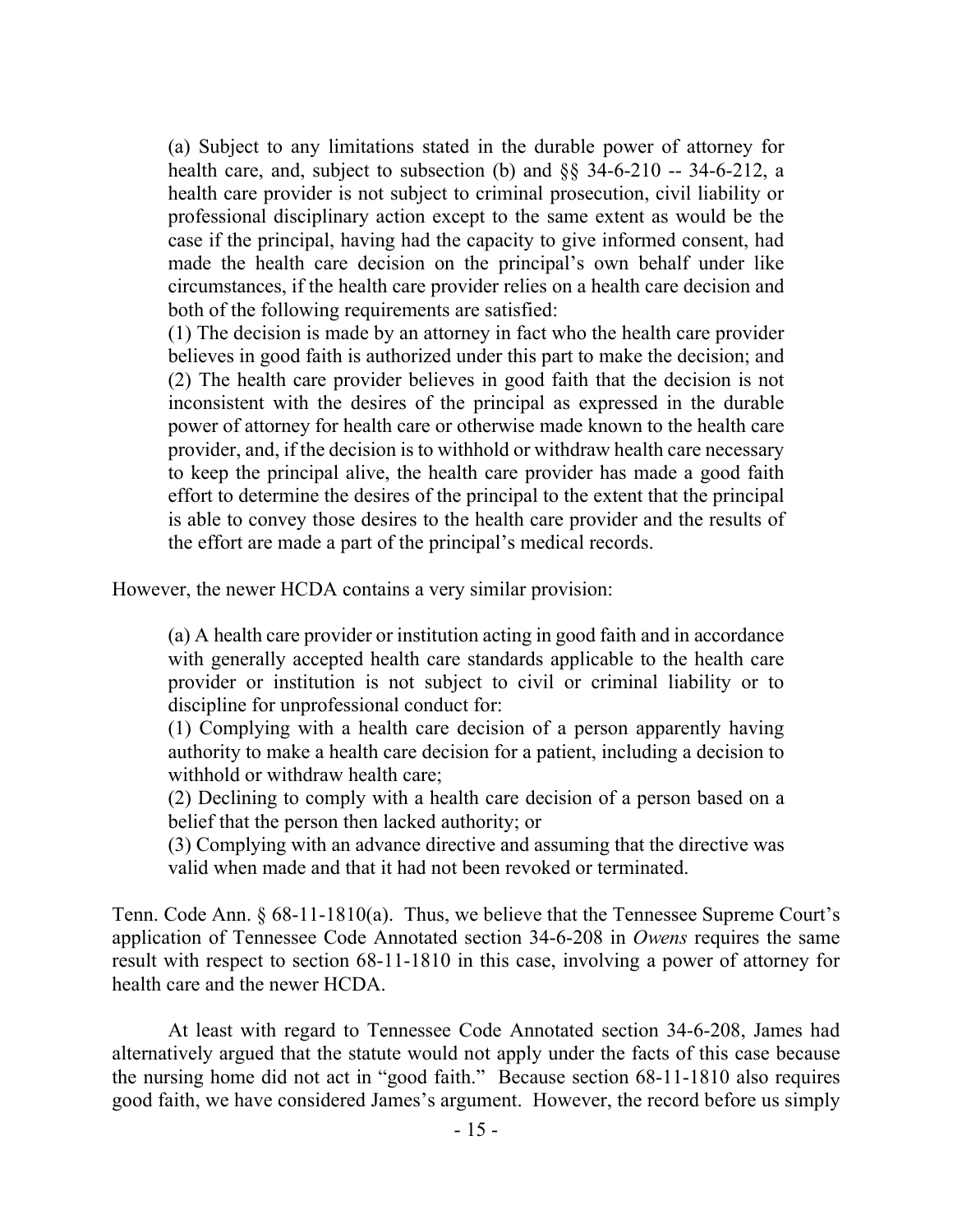does not support his assertion that the nursing home did not proceed in good faith. James first points to the fact that the nursing home was aware of David's diagnosis of Down Syndrome. However, we note that the HCDA specifically addresses capacity and provides that "[a]n individual is presumed to have capacity to make a health care decision [and] *to give or revoke an advance directive*[.]" Tenn. Code Ann. § 68-11-1812(b) (emphasis added). "The force of this presumption does not wane as a person ages[.]" *Cabany v. Mayfield Rehab. & Special Care Ctr.*, No. M2006-00594-COA-R3-CV, 2007 WL 3445550, at \*5 (Tenn. Ct. App. Nov. 15, 2007). We also note the testimony of the expert witness in this case that a diagnosis of Down Syndrome does not equate to a finding of mental incompetency and that "people with Down syndrome have a spectrum of virtually being fully independent to needing almost total care throughout their life." Thus, the fact that the nursing home coordinator accepted a power of attorney for health care executed by a person the facility knew to have Down Syndrome does not mean that it did not act in good faith.

James also suggests that the circumstances surrounding his presentation of the power of attorney for health care show that he expressed doubt as to the validity of the document, and therefore, the facility did not exhibit good faith in relying on it. Accordingly, we will review his testimony about the admissions process in some detail. During his deposition in September 2019, James testified that when the admissions paperwork was signed on November 14, 2016, he was present along with his wife and his sister. David remained in the hospital at that time and had not met the admissions coordinator who handled the paperwork. James testified that they were given a brief tour of the facility and then signed the paperwork, with the signing process lasting about thirty minutes. When asked if he brought the power of attorney for health care with him, James testified, "I believe that I did." He recalled the admissions coordinator being "in kind of a hurry-up process" because she had another appointment or had to go somewhere but added, "That's all I remember, and it seemed like she just went through the papers." He testified that "she had  $[my]$  sister signing some and me signing some, as I recall. I – my mind was really on David more so than the paperwork being put in front of me." He testified that the admissions coordinator may have showed them a video about the facility but he could not remember. He had "no idea" if she offered them food or drink. When asked if the coordinator went through the stack "document by document," he said, "I'm sure that she had a stack of it in front of her, and – and she went through them. How much explanation she gave to each one, I can't remember."<sup>8</sup> When asked if he had an opportunity to ask questions he said, "I'm sure that the opportunity to ask questions is always there," but he could not recall if he asked any questions. He did recall his sister asking a question about social security checks but added, "that's all I can remember." When shown various documents from the admissions paperwork, James could not recall any of the documents

<sup>&</sup>lt;sup>8</sup> James would later admit that the coordinator "may well have given some explanation to these things" and "[t]he degree of attention I was paying to it, I can't recall, but obviously, from what I've seen today, I signed them."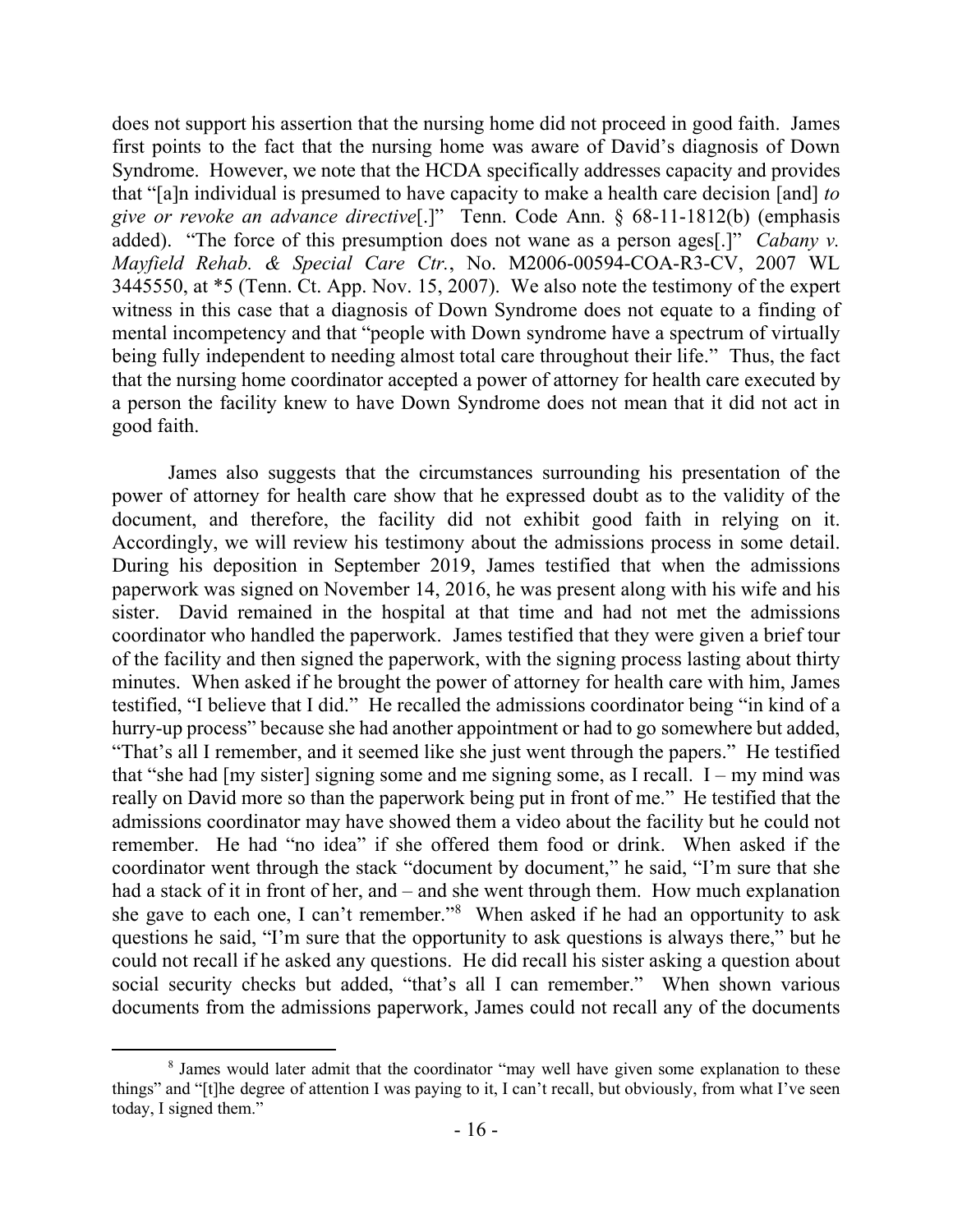but admitted that his signature was on each of them. Regarding the arbitration agreement itself, he stated, "To tell you the truth, I don't remember the document. Again, in looking at it, it does have my signatures on it." James acknowledged that he was given a copy of the admissions paperwork, which he still had at his home in Florida. James insisted that he sincerely could not recall anything else about the admissions process that they had not already covered in the deposition, stating that he was "stressed and preoccupied" during that time period and that "[t]he admission process is somewhat of  $a - a$  gray area for me."

Then, during examination by his own attorney, the following exchange occurred:

Q. Okay. And you mentioned on direct-examination, I think, that you told the representative of Christian Care that you had a power of attorney.

Do you recall telling the Christian Care representative about that?

- A. I -- I recall any time that I had this -- was asked for a power of attorney, I told people that I had this, I questioned -- I don't know whether it's valid or not, but, nonetheless, I have it. You know, I let everybody know that there may be some issues with this --
- Q. Okay.
- A. -- whether that was Christian Care Center, or hospitals, or the ear doctor, or the eye doctor or anybody that I had occasion to discuss this with.
- Q. So in this --
- A. I've never told anybody this is an absolute power of attorney that gives me right to do anything. I said, "Yeah, here it is."
- Q. Okay. So in this instance with the Christian Care representative, did you tell her that you were not sure whether or not this power of attorney was valid?
- A. Yes.
- Q. Okay. And is that because you don't believe that your brother was competent to execute it?
- A. That's correct.

MR. CONLEY: Objection.

- Q. Okay. Do you think your brother had the capacity, had he known about the arbitration agreement, to revoke it, to cancel it?
- MR. CONLEY: Objection.
- A. No.

Counsel for the Nursing Home Defendants then asked:

Q. Do you specifically recall yourself telling the admissions person at Christian Care that you had some questions about the validity of the health care power of attorney?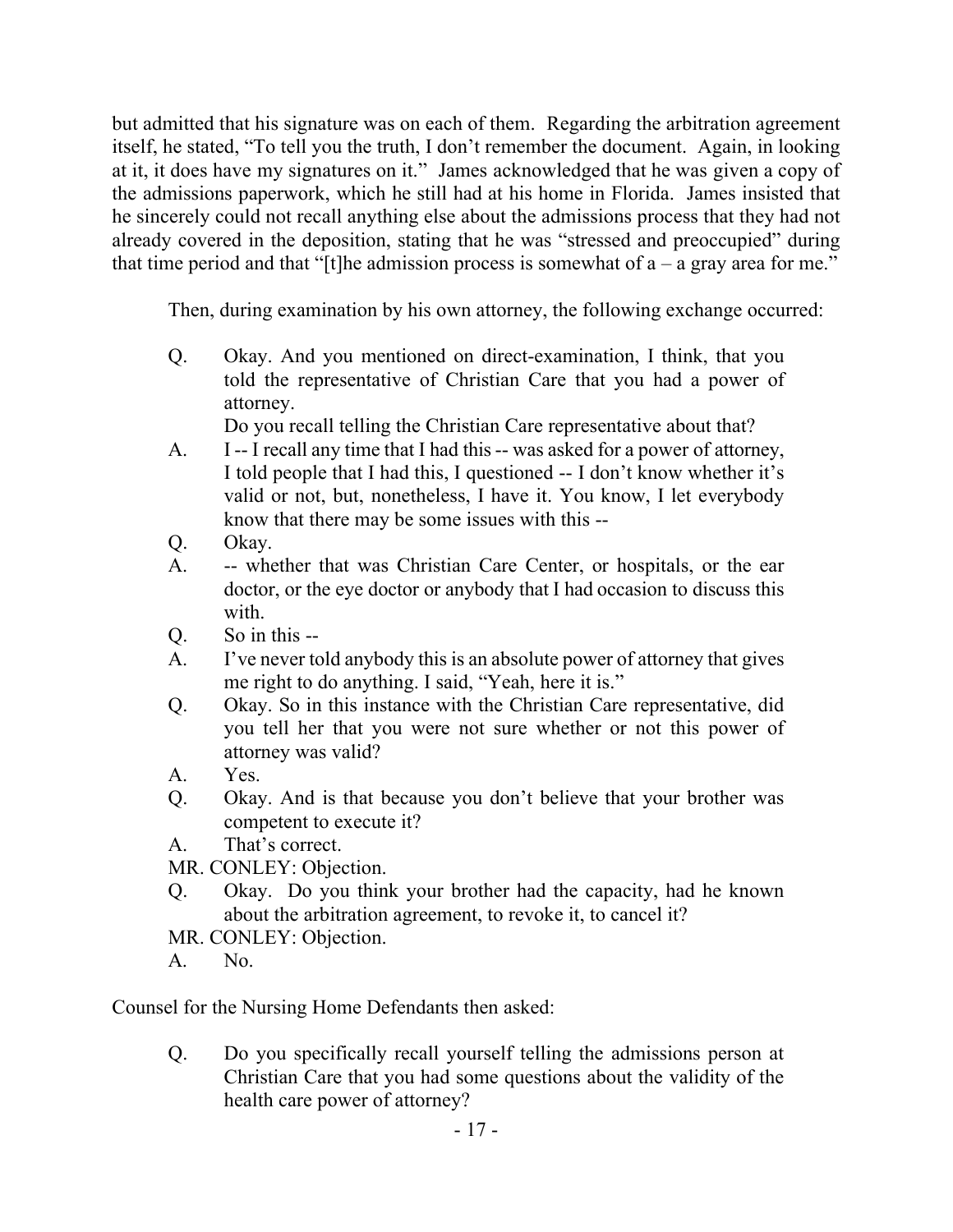- A. I do.
- Q. You do recall that –
- $A. \qquad I$  --
- Q. -- specifically?
- A. I specifically remember that. I remember that -- anywhere I've shown this thing, I said, "Hey, I've got this power of attorney. It's got David's signature on it. I printed it offline and filled it out and there it is, and I don't know how valid it is."
- Q. And you specifically recall that conversation on the day that you had your brother admitted to Christian Care?
- A. Yes.
- Q. Were there any -- I thought when I asked you about could you tell me of any and all conversations you had or said, I don't remember that being said in your earlier testimony.

MS. ARNOLD: Object to the form.

- A. Well, if it wasn't said in my earlier testimony, it certainly was said at the time, because I know that any time I showed that, I made it very clear that --
- Q. Is there --
- A. I wasn't  $-$
- Q. Is there anything else you recall about that admission process that hasn't been discussed previously?
- A. Not that I can think of, no.
- Q. There's a lot you don't recall about it?
- A. There is a lot I don't recall about it.
- Q. Right. And I think in your discovery responses, you don't even recall signing documents?
- A. I really don't.
- MS. ARNOLD: Object to the form.
- A. I honestly -- I don't recall signing all these documents, but I -- I signed them.

According to James, these facts show that the Nursing Home Defendants "knew or certainly should have known" that David lacked capacity to execute the power of attorney for health care in 2012, and also knew or should have known that he himself lacked authority to sign the arbitration agreement during the admissions process. We disagree. These facts simply fail to demonstrate that the nursing home did not act in good faith within the meaning of the statute.

Finally, James suggests that the *Owens* decision wrongly applied section 34-6-208 to issues involving the enforceability of an arbitration agreement because the statute is limited to protection from civil liability, criminal prosecution, or professional discipline. However, this Court is "bound to follow [Tennessee Supreme Court decisions] if they are